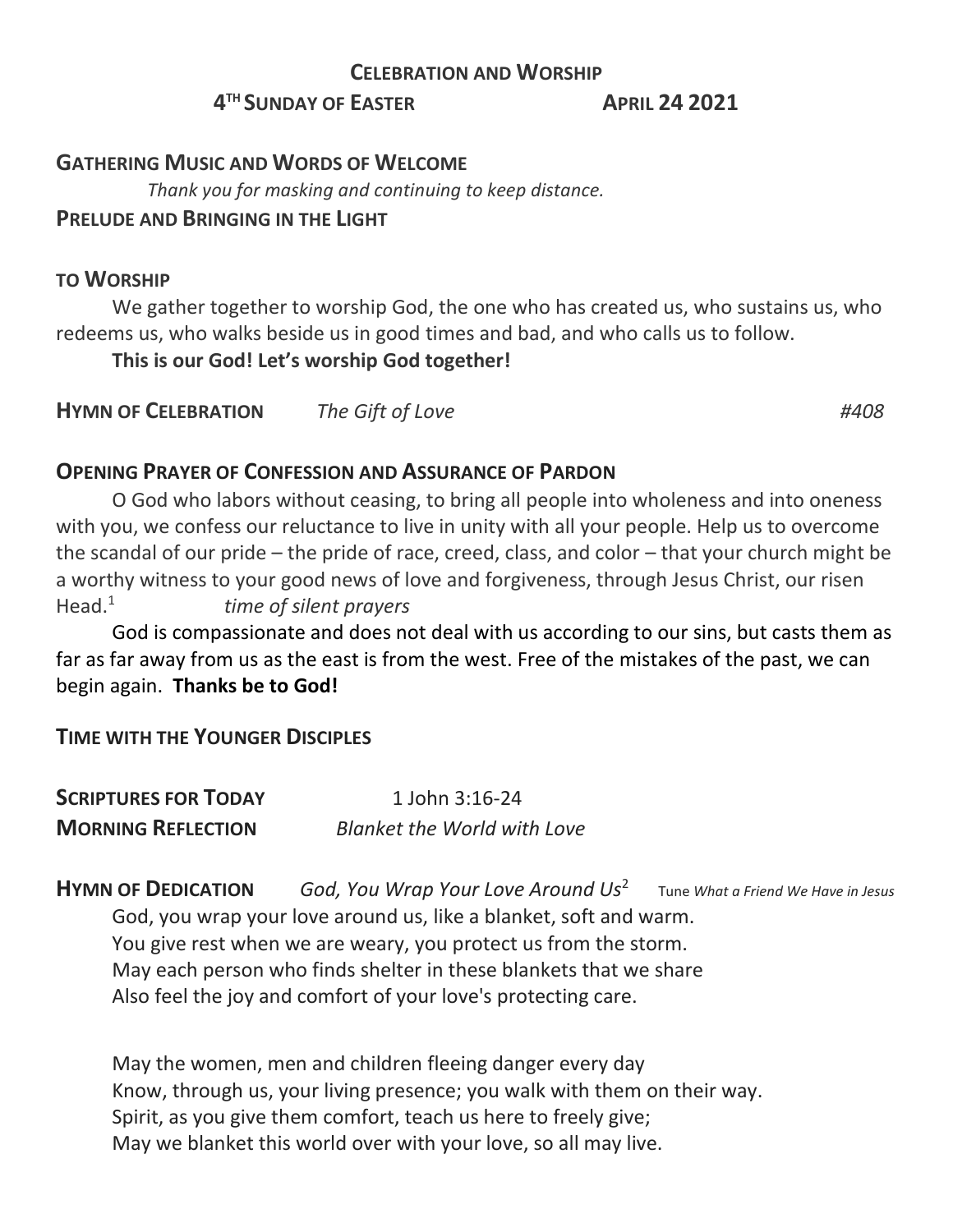### **LITANY OF BLESSING AND DEDICATION**<sup>3</sup>

Let us pray. God of great love who taught us all compassion, we continue to share the blessings that we have received from you with our neighbors.

### **Who are our neighbors?**

A mother sheltering her children from the cold. A family looking for a new home. A homeless person living on the streets. May we recognize them as God's children.

## **How will these blankets help?**

The blankets we bless today represent our compassion for our brothers and sisters. With the blankets we send our love and our witness to the presence of God's divine nature in our world.

### **We bear witness**. **We send our love.**

We first received this love from God and pray that these blankets and our tithes and offerings will be vehicles for sharing God's grace will spread far and wide.

### **This is our prayer.**

May we be so bound in love with those for whom we pray that we may feel their needs as acutely as our own. Open our hearts, Lord, that we may continue to respond with understanding and imagination. This we ask in Christ's name. **Amen**

| <b>LORD'S PRAYER</b>   |                                       |                                   |              |
|------------------------|---------------------------------------|-----------------------------------|--------------|
| <b>HYMN OF SENDING</b> |                                       | <b>Bind Us Together</b>           | #2226        |
|                        | <b>BENEDICTION AND BLESSING</b>       |                                   |              |
| <b>POSTLUDE</b>        |                                       |                                   |              |
| <sup>1</sup> Ruth Duck | <sup>2</sup> Carolyn Winfrey Gillette | <sup>3</sup> Church World Service | ccli#2736278 |

Next **Sunday, May 2**, we will recognize those with 50+ consecutive years membership here @ EGUMC, especially those with 75+ years

Confirmation will be **Sunday, May 9**.